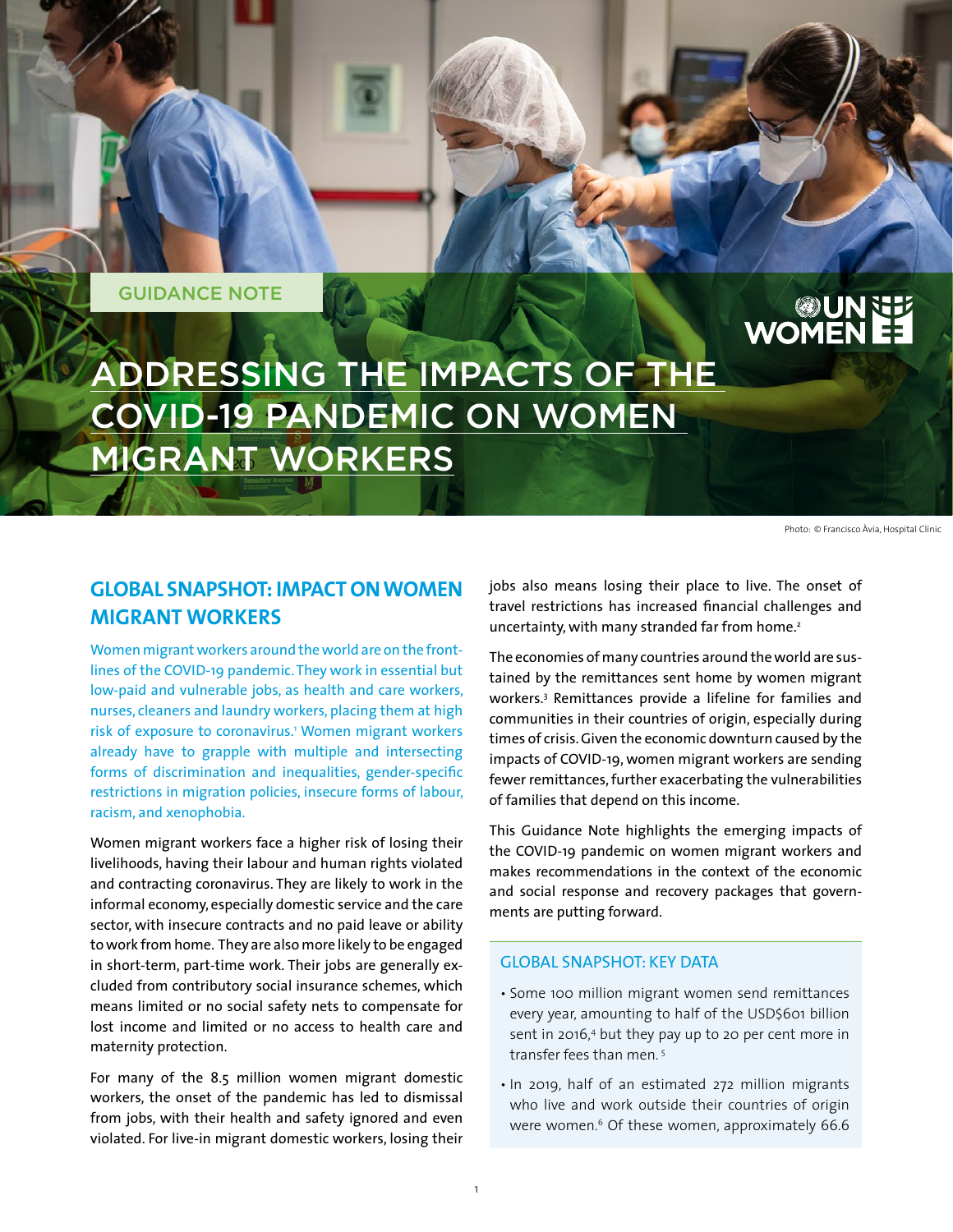million were migrant workers.7 The consequences of the COVID-19 pandemic on women migrant workers in situations of vulnerability are severe.

- COVID-19 could cause 25 million jobs to be lost globally, with women migrant workers particularly vulnerable.8
- Due to the pandemic, 8.5 million women migrant domestic workers on insecure contracts are facing income loss and much greater risks of abuse and exploitation, particularly those who cannot return home owing to travel bans and border controls.

# **CHALLENGES AND RISKS FOR WOMEN MIGRANT WORKERS**

#### **Loss of livelihoods:**

- The International Labour Organization estimates that global unemployment figures could rise by almost 25 million as a result of COVID-19, disproportionately affecting the income security of women and migrants and the wider community.
- Women migrant workers are reported to be losing their jobs in large numbers in some sectors. Because they tend to work in the informal economy in precarious conditions without formal employment contracts and limited coverage by labour laws, employers can more readily end their employment in response to the economic decline caused by the COVID-19 pandemic.
- Women migrant workers in formal employment are also vulnerable to losing their jobs due to the economic



hoto © Victor Balaban Photo © Victor Balaban

downturn, leaving many in limbo regarding their work authorizations and visa status and great uncertainty about income and housing prospects.

• Navigating red tape and language barriers to access unemployment or other benefits are significant hurdles, exacerbated by the shutdown in migrant support services.

#### **Reduced remittances:**

- Remittances are key for the survival of many households and communities all over the world. A recent analysis estimates that remittances will register a negative seven per cent decline in 2020 relative to 2019, from \$76 billion to \$70 billion.9
- Women migrant workers' remittances are commonly used to meet the educational, health and livelihood needs of families and communities in their countries of origin. These remittances often act as a substitute for lack of social protection in countries with limited public welfare systems; the impact of lost remittances will be hardest on poor families, who are least likely to have access to social protection.
- With large numbers of women migrant workers losing their jobs due to the global recession caused by the COVID-19 pandemic, the impact on the individuals and local economies dependent on this income will be devastating.
- Many in-person cash transfer services are unable to operate during the pandemic, a key concern for many migrant women lacking the digital literacy to use online money transfer services. The reduction in in-person cash transfer services is also a problem for migrants with irregular migration status who do not have the required documentation to access the formal digital transfer services usually operated by the banking system.

## **Stresses on care and domestic workers:**

• Women migrant domestic workers are at particular risk of losing their jobs due to COVID-19 as they tend to be in informal employment, often unregistered and excluded from labour protections. The lack of assistance and protection mechanisms for women migrant domestic workers, their social isolation due to language and cultural differences, and the limited availability of accurate information heighten their vulnerabilities during the pandemic.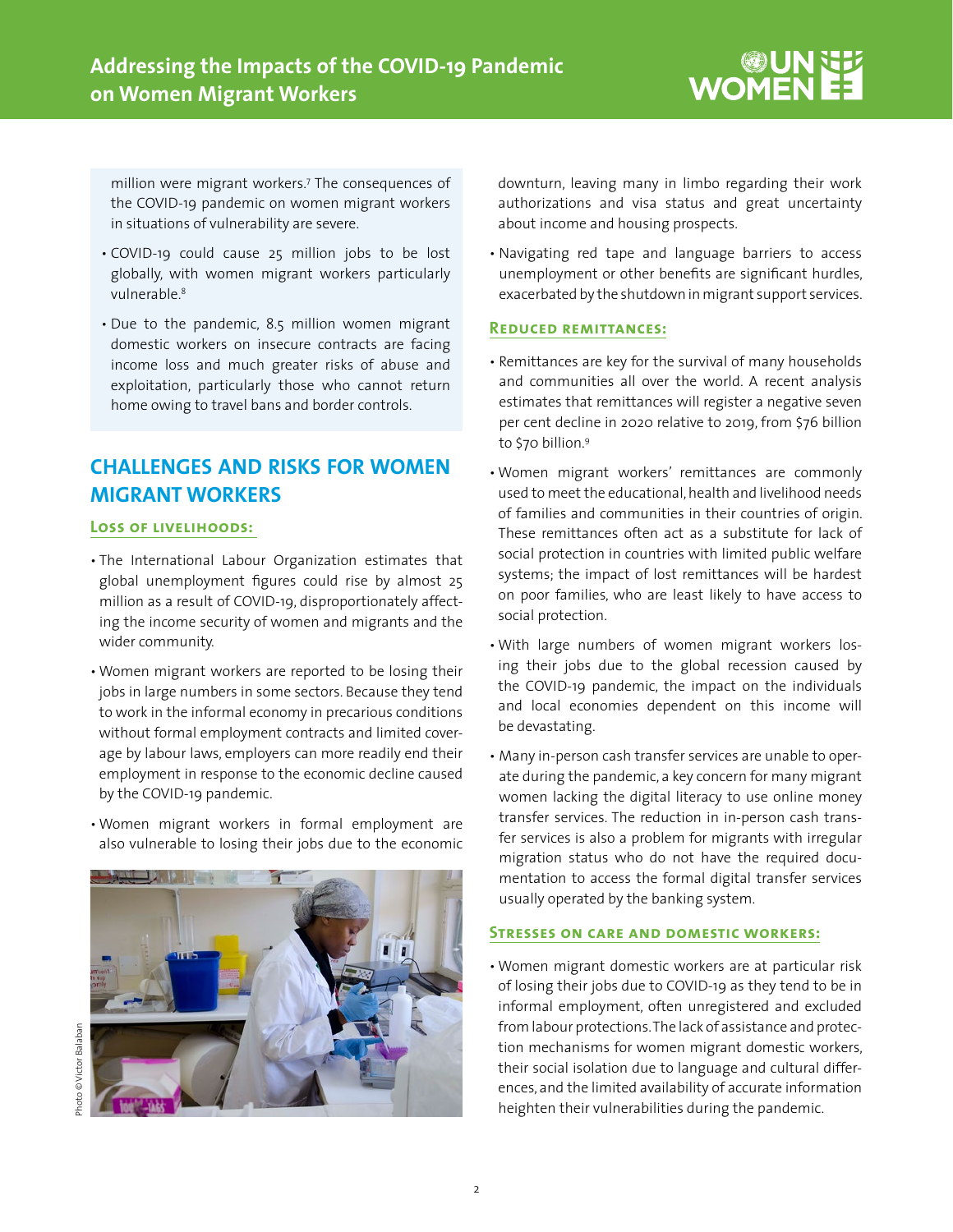

- Women migrant domestic workers face a significant risk of abuse, leaving them trapped and unable to reach their homes as a result of increased travel restrictions.<sup>10</sup>
- Migrant women working in households caring for children, the sick, and the elderly face an increased risk of contracting the virus as they are likely to be in direct contact with persons who may have COVID-19.
- Many women migrant domestic workers, cleaners and care workers in COVID-19 affected countries have had to cope with increased workloads to ensure cleanliness and hygiene and provide the necessary care, often without personal protective equipment or overtime compensation.
- Violations of the human rights of women migrant workers in domestic and care work – excessively long hours, no guaranteed days off, lack of social protection (i.e., maternity leave, sick leave and employment injury benefit), sexual and gender-based violence and restrictions on freedom of movement – are further exacerbated during the pandemic.
- COVID-19 has increased the burden of unpaid care work on most women, including migrant women, as a result of closure of schools, kindergartens, creches and other public and social services. This extra burden of unpaid care work on women needs to be addressed as part of a comprehensive response to the pandemic.

#### **Limited freedom of movement:**

- Travel bans and restrictions are preventing women migrant workers from returning to their countries of origin as cross-border travel becomes more complex and difficult. This includes screening measures and health certificate requirements for entering a country.<sup>11</sup> Those who want to go home may decide against travelling for fear of not being allowed to return to the countries where they are working.12
- Women migrant workers who are unable to return to work due to travel restrictions may experience a complete loss of their livelihoods, in the absence of social protection, as well as of their families who depend on their remittances.13
- In some countries, the impact of city/province/country lockdowns and business closures has led to mass movements of migrants trying to return to their countries of origin, increasing the risk of community transmission of COVID-19 and spreading the virus to areas with less preparedness and capacity to respond.

#### **Lack of social protection and health care:**

- Migrant women, particularly those working in the informal economy, have limited or no access to social protection, health care and maternity protection, because they are generally excluded from contributory social insurance schemes.<sup>14</sup>
- Women migrant workers lacking health insurance or with irregular migration status may be hesitant to comply with COVID-19 screening, testing and treatment procedures due to fear of documentation checks by authorities and potential fines, arrest, detention or deportation.
- Women migrant workers' sexual and reproductive health is compromised by a lack of health insurance and access to health care, and even more so as health systems are stretched to the limit by COVID-19. In the United States, for example, which has a fully privatized healthcare system, an estimated 20 per cent of all migrants are uninsured (as compared to 8.5 per cent of the population overall) and for those with irregular migration status the figure is expected to be even higher.<sup>15 16</sup>
- Women migrant workers without access to child or family benefits are obliged to leave their children at home, often without supervision, to go to work.
- Women migrant workers in sectors requiring physical contact with other people often have limited access to personal protective equipment and hand-washing facilities.
- Existing legal services and emergency shelters are operating with limited capacity or have closed down due to COVID-19 measures and impacts.

See also: UN Women's [Policy Brief on access to social pro](https://www.unwomen.org/-/media/headquarters/attachments/sections/library/publications/2020/policy%20brief%2014_migration%20and%20social%20protection_rnd3_web_011320.pdf?la=en&vs=3633)[tection for all migrant women](https://www.unwomen.org/-/media/headquarters/attachments/sections/library/publications/2020/policy%20brief%2014_migration%20and%20social%20protection_rnd3_web_011320.pdf?la=en&vs=3633)

#### **Violence against women migrant workers:**

- COVID-19 exacerbates women migrant workers' increased risk of sexual and gender-based violence at all stages of migration,<sup>17</sup> particularly migrant women with irregular migration status or sexual and gender minorities who are least likely to report violence due to discrimination or fear of arrest or deportation.
- Past epidemics demonstrated that women and girls, including migrant women and girls, were at heightened risk of gender-based violence, intimate partner violence and sexual exploitation and abuse. The Ebola pandemic showed that multiple forms of violence are exacerbated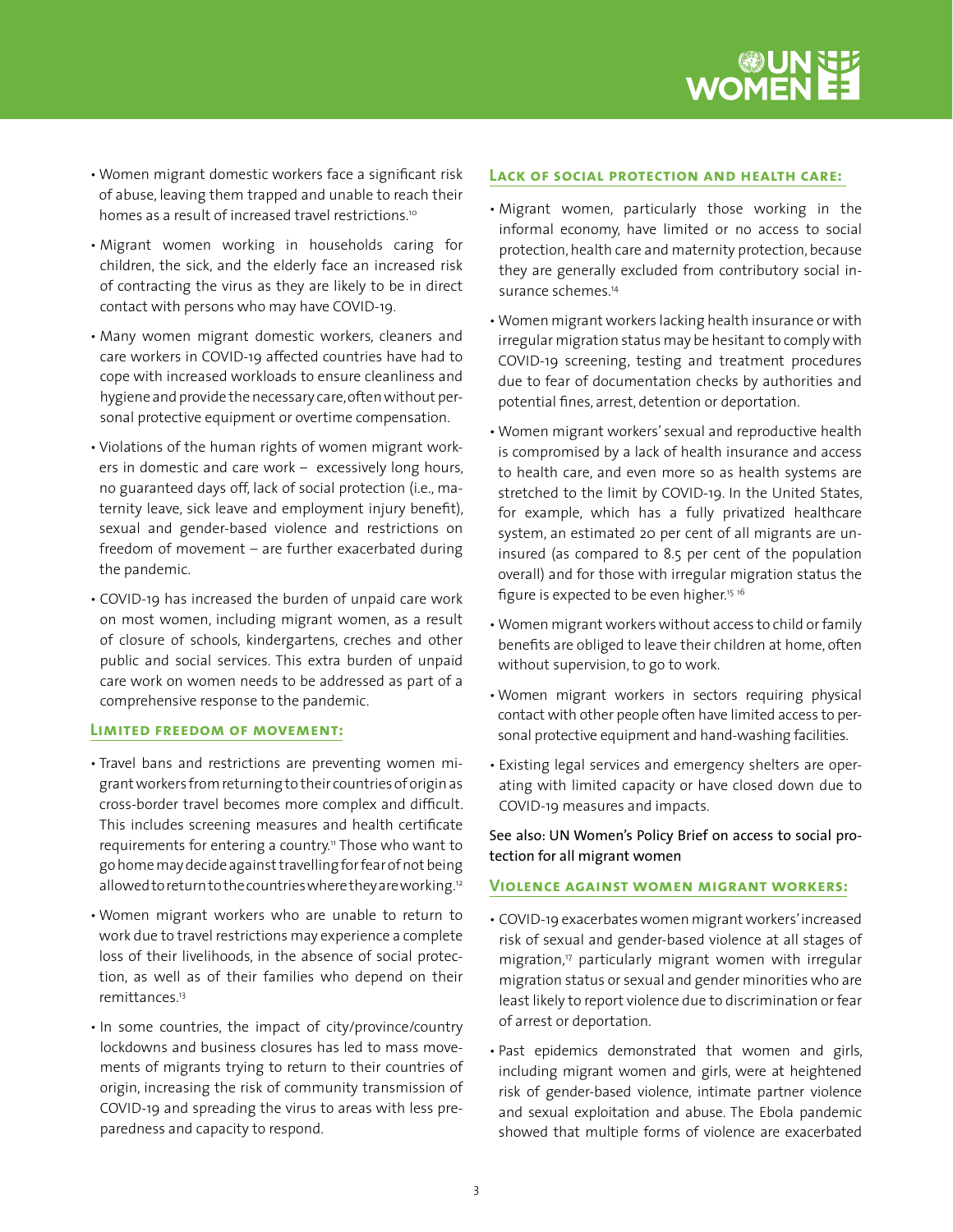220 East 42nd Street New York, New York 10017, USA Tel: 646-781-4400 Fax: 646-781-4444 www.unwomen.org





within crisis contexts, including trafficking, child marriage, and sexual exploitation and abuse.<sup>18</sup> COVID-19 is likely driving similar trends at present<sup>19</sup> and will particularly affect migrant women and girls given their vulnerable situations.

- Domestic violence has skyrocketed because of forced coexistence, cramped and confined living conditions, economic stress, and fears about contracting the virus. This is intensified for migrant women who struggle with language barriers and lack of accessible information to access essential services (health, police, justice and social services), which have, in turn, been severely curtailed by COVID-19.
- Migrant women may be forced to live with potential perpetrators and may not be able to leave abusive relationships because of travel restrictions, quarantine measures or job loss. Migrant women and girls who experience gender-based violence struggle to access healthcare and essential support services owing to restrictions on movement, closed clinics, and fear of contracting coronavirus.
- Women migrant workers in the health sector are at increased risk of sexual harassment and violence in the workplace due to the serious stress that the pandemic places on patients, their relatives and other healthcare workers. For example, in China, frontline healthcare workers, many of whom are migrant women, reported increased levels of physical and verbal attacks.<sup>20</sup>
- The potential of sexual exploitation and violence by state officials and armed guards abusing their power over migrant women at border crossings has increased.<sup>21</sup>

See also: [UN Women's Policy Brief on COVID-19 and ending](https://www.unwomen.org/en/digital-library/publications/2020/04/issue-brief-covid-19-and-ending-violence-against-women-and-girls)  [violence against women and girls](https://www.unwomen.org/en/digital-library/publications/2020/04/issue-brief-covid-19-and-ending-violence-against-women-and-girls)

# **RECOMMENDATIONS**

• Women migrant workers, irrespective of their migration status, should enjoy their full human rights during the COVID-19 pandemic and beyond, in compliance with international law. This means ensuring access to essential services, such as health, police, justice and social services, for all migrant women and sexual and gender minorities, including victims and survivors of gender-based violence.

# RECOMMENDATION IN ACTION: PUTTING HUMAN RIGHTS FRONT AND CENTRE

The government of *Portugal* announced in late March 2020 that all migrants with open residency applications will be given regularized migration status, which will ensure that migrants have full access to essential services during the coronavirus outbreak. This measure will remain in force until at least July 2020.

• To analyse and understand the gendered impacts of the COVID-19 pandemic requires the collection of comprehensive sex- and age- disaggregated data and gender statistics, including on migrant women and girls.

## RECOMMENDATION IN ACTION: [WOMEN COUNT](https://data.unwomen.org/resources/covid-19-emerging-gender-data-and-why-it-matters)

UN Women is working with partners to provide a more accurate picture of the gender dimensions of COVID-19, the socio-economic impacts on women and girls the measures that should be taken to address the needs of women and girls, including women migrant workers.

• Women migrant workers should have full access to comprehensive health care, including sexual and reproductive health services. All residents, irrespective of migration status, should have access to COVID-19 testing. This is not only a human right under international law, but also a good practice from a public health perspective.

# RECOMMENDATION IN ACTION: ACCESS TO HEALTHCARE FOR MIGRANTS

In *Thailand*, migrants irrespective of migration status are eligible for its Universal Healthcare Coverage Scheme, which was introduced in 2001 and extended to spouses and children in 2005. A number of initiatives have been established to access 'hard-to-reach' migrant communities, including mobile clinics, bilingual information services,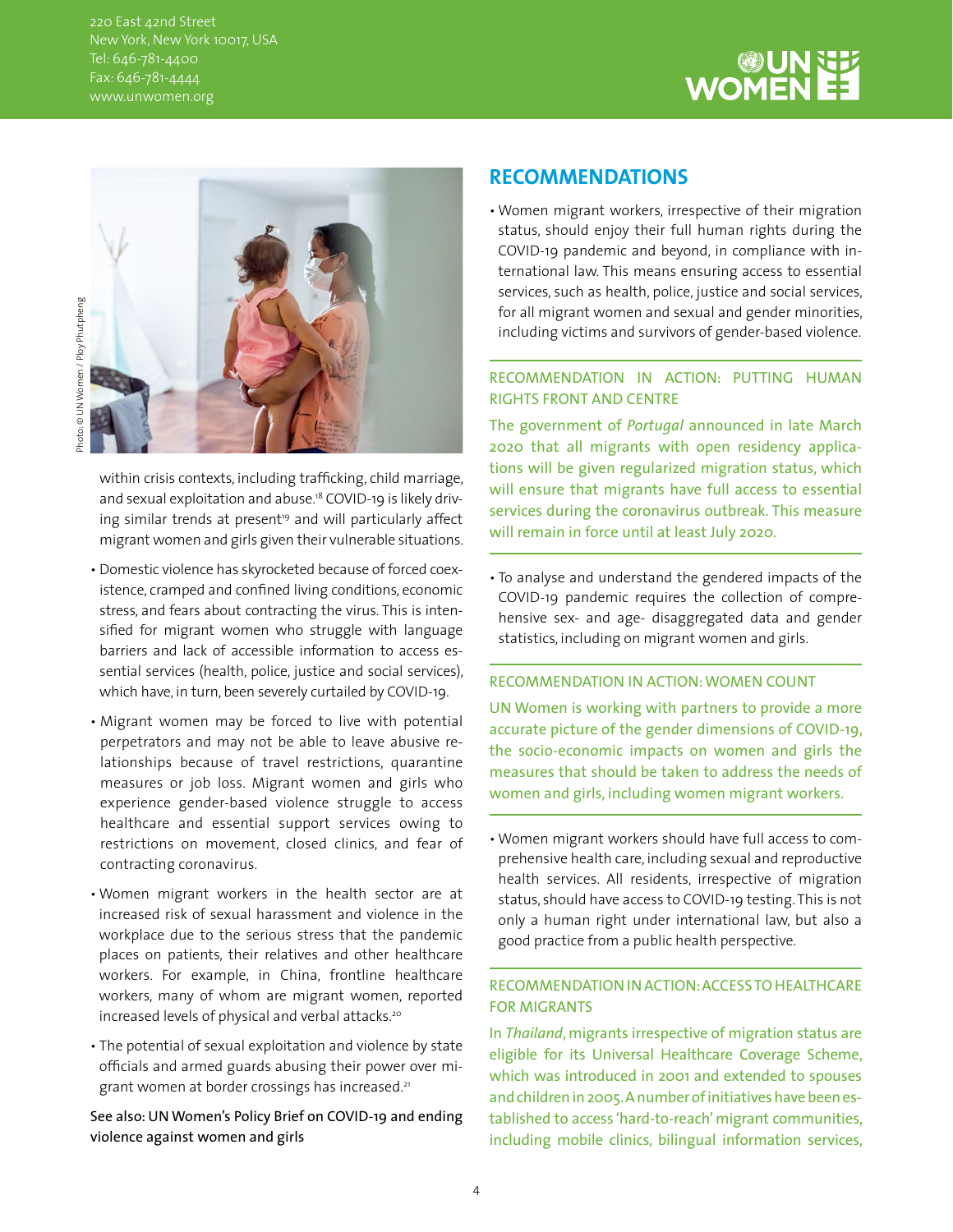220 East 42nd Street New York, New York 10017, USA Tel: 646-781-4400 Fax: 646-781-4444 www.unwomen.org

UN SE<br>EE WOMEN

one-stop centres and workplace outreach. Health workers have been recruited from migrant communities to do outreach, including home visits, and to provide culturally appropriate health services in a range of languages.

In the state of *New Jersey, USA*, migrants with irregular migration status, or those without health insurance, are able to get access to healthcare as well as free COVID-19 testing done at local Federally Qualified Health Centres. To get access to this service only proof of municipal residence is required which can be provided using a utility bill. No state or federal identification is needed, which is particularly positive for migrants with irregular status. As of 30 March 2020, *Saudi Arabia* is providing free testing and treatment for coronavirus to all Saudi citizens and residents, including migrants with irregular status.

- Women migrant workers should be included and afforded the same treatment as nationals in national and local crisis response and recovery plans across all sectors of work, including domestic work, in line with international standards. For women migrant workers in the informal economy or returning to their countries of origin who have been rendered jobless by the crisis, one concrete response measure would be generating employment through Public Works Programmes. For example, supporting women in producing masks and other basic protective equipment could contribute to slowing down the spread of the virus and provide a modicum of income security.
- Women migrant workers' remittances are a critical source of income for households and communities around the world. With many in-person cash transfer facilities – such as Western Union – being closed during the pandemic, digital transfers are the only viable option. Women migrant workers need to be provided with information and guidance on how to send remittances digitally to help close the persistent digital gender gap.

# RECOMMENDATION IN ACTION: DIGITAL CASH TRANSFERS FOR MIGRANT WOMEN

In *Qatar*, with the closure of in-person cash transfer services, the Ministry of Administrative Development, Labour and Social Affairs has asked companies to inform their migrant workers about online remittance services. Employers are specifically requested to ensure that migrant domestic workers understand how the online

transfer services work. These services are available in several languages, which is paramount for women migrant domestic workers.

- Universal access to gender-responsive social protection measures ensure that everyone, irrespective of migration status, has a social safety net in times of need. During the COVID-19 pandemic, such access would help ensure that women migrant workers who lose their jobs would have a basic income and those with caregiving responsibilities would receive the necessary family and child benefits.
- During this public health crisis, governments are encouraged to refrain from deporting, detaining or arresting women, men, and children with irregular migration status. Immigration detention facilities generally provide poor opportunities for social distancing and other measures to protect against COVID-19 infection for migrants and staff. This is particularly important for migrants who come forward for screening, testing and treatment measures in order to support communities in managing the spread of the virus.

## RECOMMENDATION IN ACTION: SUSPENSION OF MIGRANT DEPORTATIONS

The Council of Europe Commissioner for Human Rights called upon all Member States to review the situation of rejected asylum seekers and migrants with irregular status in immigration detention, and to release them to the maximum extent possible. The Commissioner noted that releases have been reported in several Member States, including *Belgium*, *Spain*, *the Netherlands* and the *United Kingdom*, with the *United Kingdom* announcing a review of the situation of all those in immigration detention.